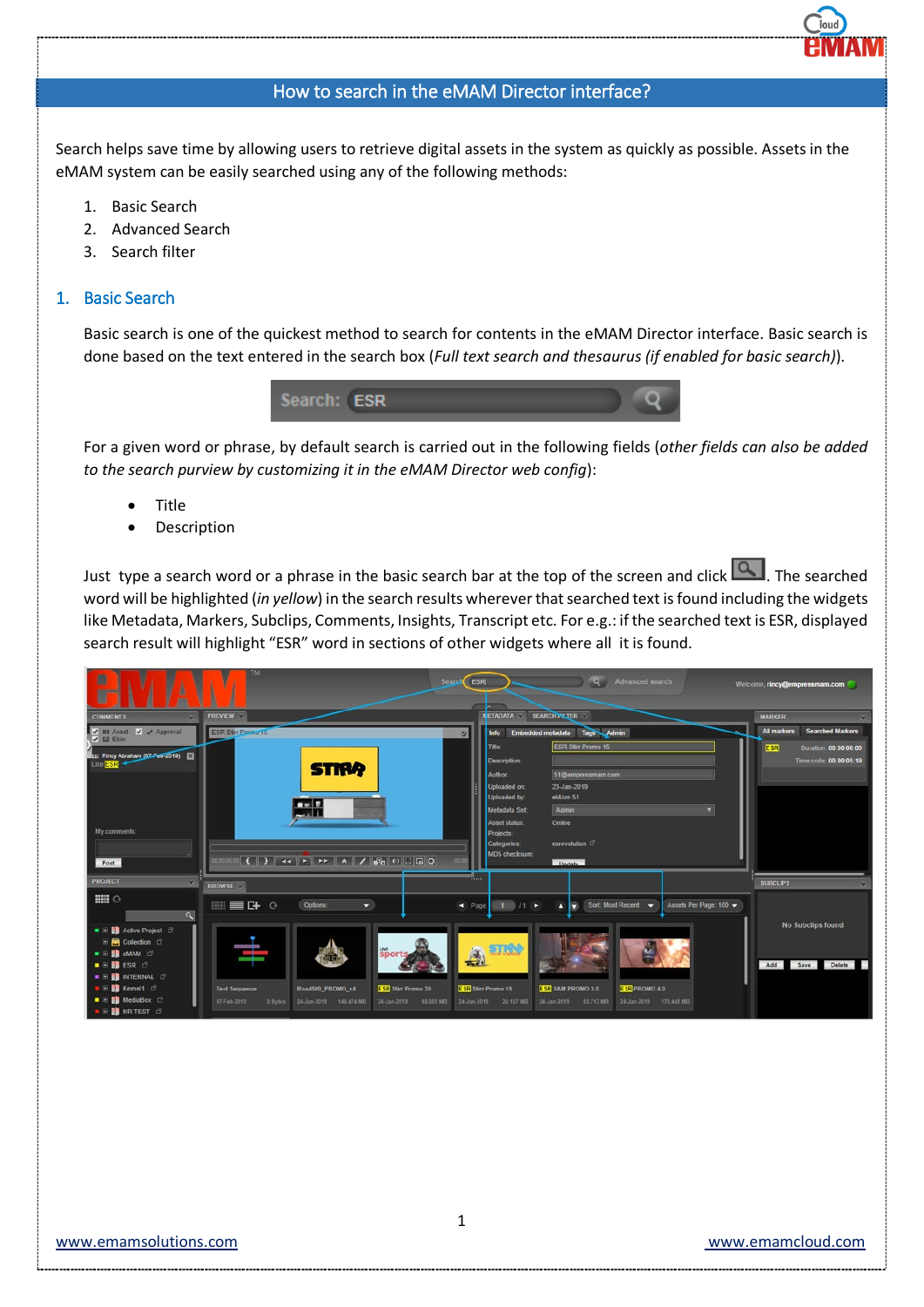#### 2. Advanced Search

Advanced search option is used to narrow down the searches if there are many relevant assets. If the user knows exactly what and where to search for asset, this feature can quickly narrow results. Click on Advanced Search next to Basic search on top panel.



Advanced Search window opens up with three tabs: Advanced Search, Marker Search and Manage filters.

| <b>Advanced search</b>                                  |                                                     |                                                                      |                                    |                                                                                           | x |
|---------------------------------------------------------|-----------------------------------------------------|----------------------------------------------------------------------|------------------------------------|-------------------------------------------------------------------------------------------|---|
| <b>Advanced search</b>                                  | <b>Marker search</b>                                | <b>Manage filters</b>                                                |                                    |                                                                                           |   |
| Search:<br>1                                            |                                                     |                                                                      |                                    |                                                                                           |   |
| o                                                       | <b>Z</b> Enable full text search <b>Z</b> Thesaurus |                                                                      |                                    | Exact match ● Contains this word ● Contains all these words ● Contains any of these words |   |
| Search in                                               |                                                     |                                                                      |                                    |                                                                                           |   |
| Title<br>✔<br>Ingested by the control<br>Closed Caption | <b>Description</b><br>Asset tags<br>−<br>−          | <b>Service Service</b><br>Embedded metadata <b>Z</b> Custom Metadata | Author<br>Comments <b>Comments</b> | Asset Id<br><b>UUID</b><br>Marker<br>□                                                    |   |
| Refine search                                           |                                                     |                                                                      |                                    |                                                                                           |   |
| Video <b>Marco</b>                                      | <b>Z</b> Audio<br><b>Z</b> Image                    | <b>2</b> Other Files                                                 |                                    |                                                                                           |   |
| Category                                                |                                                     |                                                                      |                                    |                                                                                           |   |
| All                                                     |                                                     |                                                                      | Include subcategories              |                                                                                           |   |
| <b>Asset state</b>                                      |                                                     |                                                                      |                                    |                                                                                           |   |
| Online storage                                          | Archived                                            |                                                                      |                                    |                                                                                           |   |
| <b>Approval status</b>                                  |                                                     |                                                                      |                                    |                                                                                           |   |
| <b>Z</b> All                                            | Approved                                            | $\blacksquare$ Rejected                                              | Pending for approval               |                                                                                           |   |
| Rating: $All$ <b>v</b>                                  |                                                     |                                                                      |                                    |                                                                                           |   |
|                                                         |                                                     | Search                                                               | Reset                              |                                                                                           |   |

a. **Advanced search:** Under the Advanced search tab, you can enter a search term or phrase in the search text box. To narrow the search results further, the user can choose from several additional options, and then click the SEARCH button at the bottom to search.

| <b>Advanced search</b>                                                      | Marker search Manage filters |                                                                                             |
|-----------------------------------------------------------------------------|------------------------------|---------------------------------------------------------------------------------------------|
| Search:                                                                     |                              |                                                                                             |
|                                                                             |                              | ◯ Exact match ◯ Contains this word ◯ Contains all these words ◯ Contains any of these words |
| $\sqrt{\phantom{a}}$ Enable full text search $\sqrt{\phantom{a}}$ Thesaurus |                              |                                                                                             |

 You can then choose any one of the four options: **Exact Match**, **Contains this word**, **Contains all these words, Contains any of these words, Enable Full Text search** and **Thesaurus.**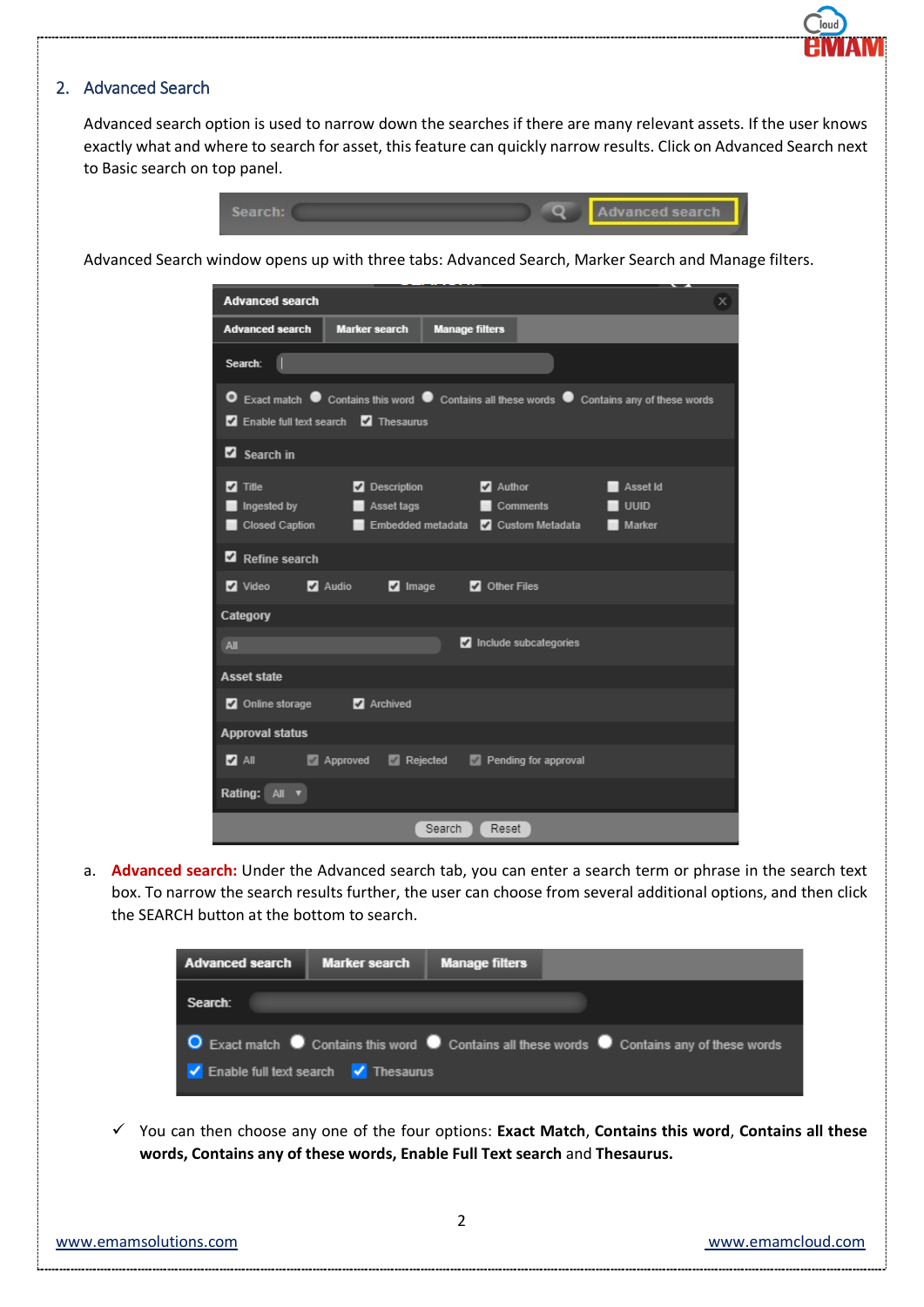

 **Search In:** The search engine automatically looks in all the fields for the search word or phrase, unless the user specifies particular fields for searching. *Search In* checkbox can be used to select/deselect all options under it at one click. **'Search in'** fields are as follows:



- *Title* Name of the Asset.
- *Description* Description given to the asset while uploading.
- *Author* –email id of the user who ingested the asset is the default value, but this field can be edited.
- *Ingested By* Name of the user who ingested the asset.
- *Asset tags* Tags are keywords given to assets by a user. There are public tags as well as private tags.
- *Comments* Comments given to asset by different users.
- *Closed Caption* Text version of the spoken part of a video file.
- *Embedded metadata* Metadata stored and maintained within the asset. It cannot be edited.
- *Custom metadata* Metadata defined by users for an asset. It can be edited.
- *Asset id* Each Asset ingested into eMAM system is numbered stating from 1.
- *UUID* A unique ID associated with asset. It is an alpha numeric string. If an asset has three versions, the UUID for each version will be different.
- *Markers*: Markers of the assets.
- **Refine Search:** To refine search criteria, the user can narrow down search criteria based on asset types. In the '**Refine Search'** window, select asset type(s) in which search needs to be performed – video, audio, image, and other types of assets (e.g., pdf documents, PowerPoint slides, etc.). Refine Search checkbox can be used to select/deselect all below options at one click.



 **Category:** Advanced search can be done for any asset type belonging to any category. Search for an asset can be narrowed down to search in All categories or in specified categories only. This option helps to search for assets in only a particular category, chosen from the drop-down list menu. To search assets in subcategories, the user can select 'Include subcategories' option.

| Category |                       |
|----------|-----------------------|
| Ш        | Include subcategories |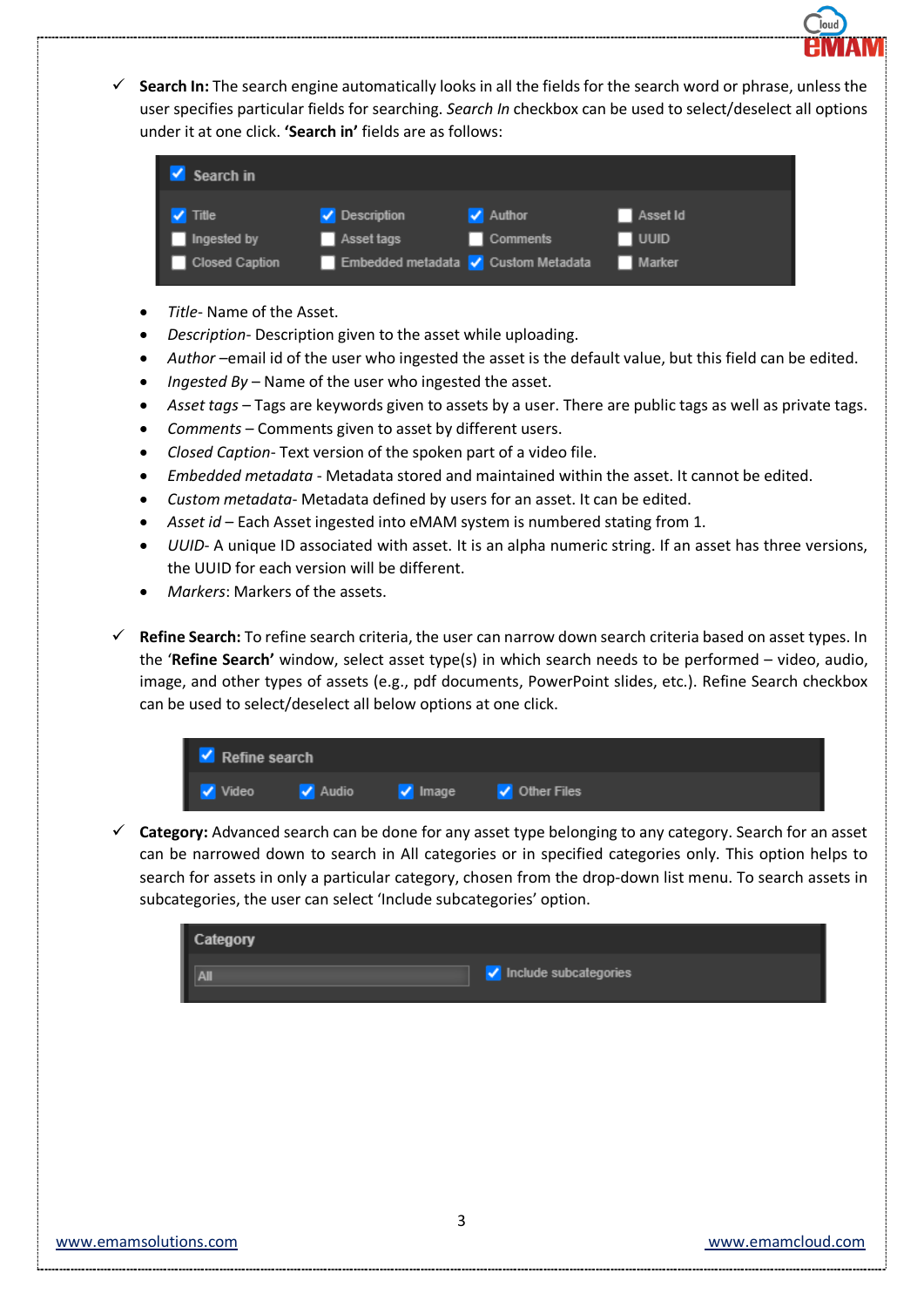

| <b>Asset state</b>        |          |                                              |  |
|---------------------------|----------|----------------------------------------------|--|
| √ Online storage          | Archived |                                              |  |
| <b>Approval status</b>    |          |                                              |  |
| $\blacktriangleright$ All |          | V Approved V Rejected V Pending for approval |  |

- **Online storage-** Search assets in the current active online storage**.**
- **Archived -** Assets that have been moved from the online storage to a far storage are considered archived assets. User can perform all the search operations on archived assets.
- **Approved–** Assets approved by internal or external users.
- **Rejected–** Assets rejected by internal or external users.
- **Pending for approval** Active assets that have been sent for approval to an internal user but have not been approved or rejected yet.
- **All:** search for all assets states.
- **Rating:** Search assets based on the rating (1 to 5) given to the assets.



b. **Marker Search:** The marker search feature allows you to search for a location within a video that matches with the specified search criteria, based on marker name or description.

| <b>Advanced search</b>            |                                                                                                                                    |                       |  |  |  |  |  |  |
|-----------------------------------|------------------------------------------------------------------------------------------------------------------------------------|-----------------------|--|--|--|--|--|--|
| <b>Advanced search</b>            | <b>Marker search</b>                                                                                                               | <b>Manage filters</b> |  |  |  |  |  |  |
| light<br>Search:                  |                                                                                                                                    |                       |  |  |  |  |  |  |
|                                   | O Exact match ● Contains this word ● Contains all these words ● Contains any of these words<br>Enable full text search V Thesaurus |                       |  |  |  |  |  |  |
| Search in                         |                                                                                                                                    |                       |  |  |  |  |  |  |
| Marker name<br>Marker description |                                                                                                                                    |                       |  |  |  |  |  |  |
| Search<br>Reset                   |                                                                                                                                    |                       |  |  |  |  |  |  |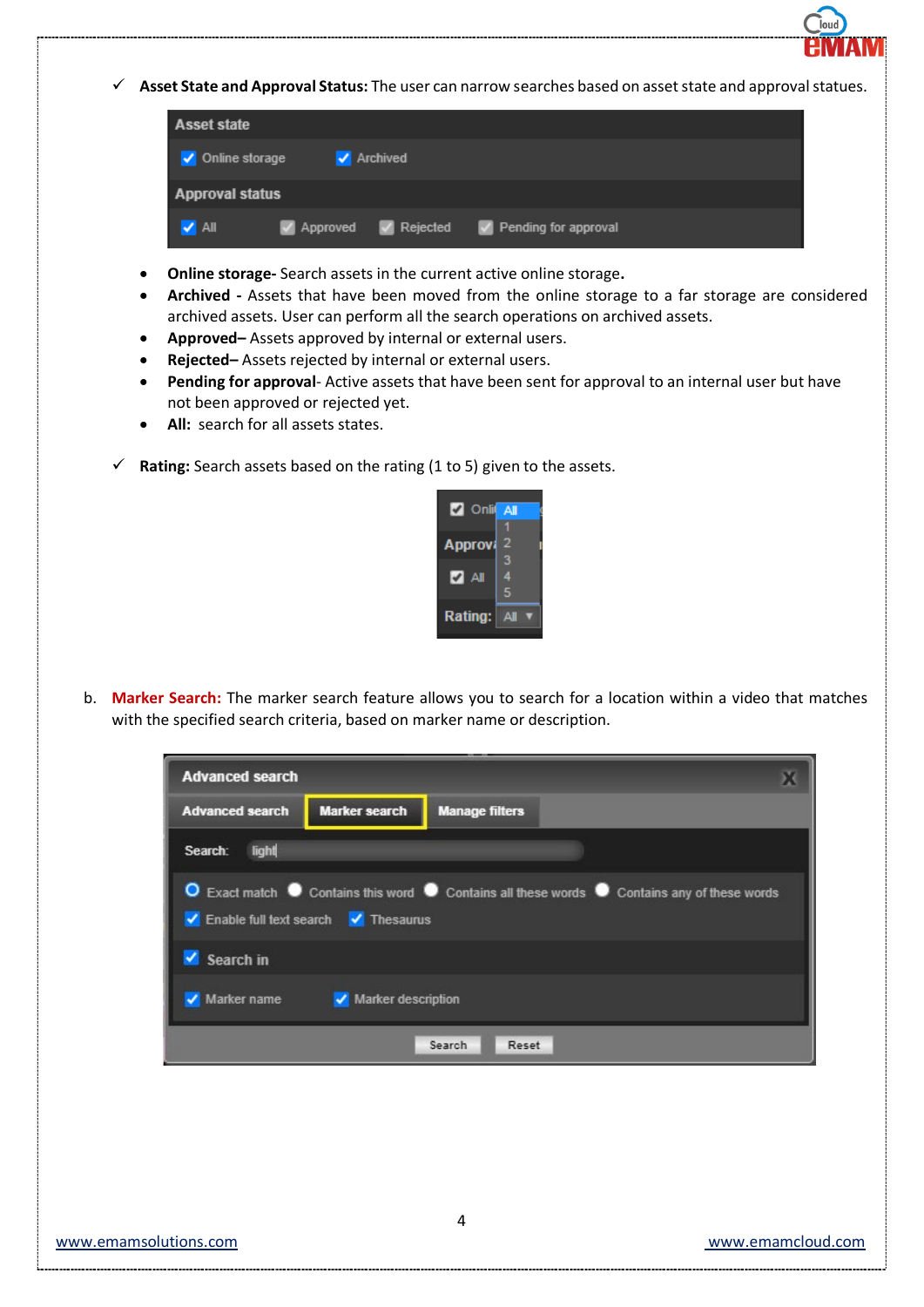

Enter the marker keyword in the search bar and enter *Search*. Assets with searched marker gets displayed. Markers widget highlights the searched markers. e.g.: If you search for marker 'light' under Marker Search tab, assets with marker named 'light' is displayed in the Browse widget and Marker Description along with Marker name, Duration and time codes are displayed under Searched Markers tab in the Marker widget.

|   | <b>PREVIEW</b>                                                                                                                               |   | <b>MARKER</b>                 |                         |                                 |                                                 |
|---|----------------------------------------------------------------------------------------------------------------------------------------------|---|-------------------------------|-------------------------|---------------------------------|-------------------------------------------------|
|   | tears_of_steel_1080p<br>$\sum$                                                                                                               |   | <b>All markers</b>            | <b>Searched Markers</b> |                                 | tears_of_steel_1080p                            |
|   |                                                                                                                                              | H | Light                         |                         |                                 | Time code: 00:00:12:06    Duration: 00:00:00:00 |
|   | $\boxed{\frac{1}{\left \mathbf{F_{B}}\right }} \oplus \boxed{\text{CI}\left \mathbf{G}\right } \end{array}$<br>00:00:00:00<br>A<br><b>EE</b> |   |                               |                         |                                 |                                                 |
|   |                                                                                                                                              |   |                               |                         |                                 |                                                 |
|   | <b>BROWSE</b>                                                                                                                                |   |                               |                         |                                 |                                                 |
| Ē | <b>Hill</b><br>Options::<br>三叶<br>п<br>$\mathbf{G}$<br>Page (<br>≂                                                                           |   | $1)$ /1 $\blacktriangleright$ | $\bullet$               | Sort: Most Recent $\rightarrow$ | Assets Per Page: 10 $\blacktriangledown$        |
|   | tears_of_steel_1080p<br>cp_412_sh060_v1<br>08-Apr-2020<br>556.73 MB<br>01-Jun-2020<br>427.149 MB                                             |   |                               |                         |                                 |                                                 |

c. **Manage Filters:** Manage filters can be used to create search filters with specific conditions. By adding a series of filters, you can quickly narrow a search.

| <b>Advanced search</b>         |                               |                       |          |   |
|--------------------------------|-------------------------------|-----------------------|----------|---|
| <b>Advanced search</b>         | <b>Marker search</b>          | <b>Manage filters</b> |          |   |
| $\ddot{}$<br><b>Add filter</b> | O Private <b>O</b> Public     | Filter:               |          | х |
| <b>Search field</b>            | <b>Condition</b>              | <b>Value</b>          | Operator |   |
| <b>Title</b>                   | $\checkmark$<br><b>Equals</b> | $\ddot{}$             | Select v | × |
| Video                          | ✔ Audio<br>$\sqrt{ }$ Image   | <b>Other Files</b>    |          |   |
|                                |                               |                       |          |   |
|                                | Save                          | Search<br>Reset       |          |   |

Enter a below details to create a filter:

- **Field name**: Enter a search filter name.
- **Search field**: The user can then specify the search field from a pulldown list: File properties (title, author, description, tags, comments, file name, extensions, closed captions, asset id, UUID, exists in storage, exists in cloud storage, exists in archive storage, exists in source storage, tape barcode, ingested on, subclips, marker name, marker description, approval status), project, category, saved filters, custom metadata, embedded metadata etc. A search may have a series of search fields if needed. More fields can be added. They can be removed by the "X" on the right-hand side.
- **Set Conditions**: You can choose from the pulldown list of available conditions: 'Equals', 'Contains'.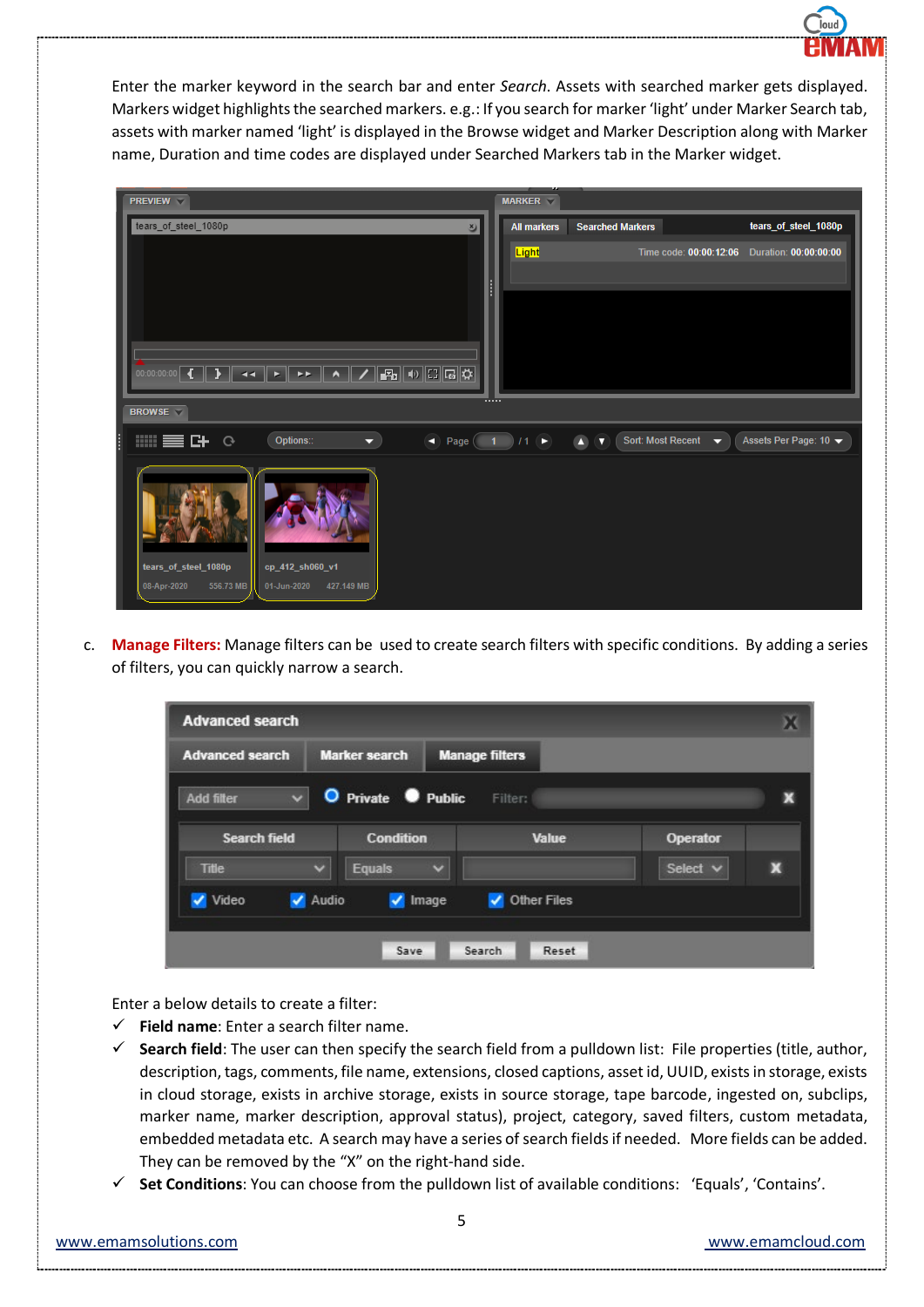

- **Value**: You can choose from the pulldown list of available conditions: 'Equals', 'Contains'. Depending upon the search field selected, value field may display different variables.
- **Operator**: To add another condition field, the user chooses a logical operator 'AND' or 'OR'.

Once the advanced search criteria have been defined, select *Public or Private* and click on **Save** button to save your search criteria. These *Saved filters* will be displayed under *Add Filter* drop-down and under *Search Filter* widget (Saved Filters) which can be re-run for future use.

Click on SEARCH to search based on the given criteria. Results gets displayed in the Browse widget. Note: Search results include assets from subcategories as well.

| <b>Advanced search</b>            |                                   |                                                |                      |                         | х                         |
|-----------------------------------|-----------------------------------|------------------------------------------------|----------------------|-------------------------|---------------------------|
| <b>Advanced search</b>            | <b>Marker search</b>              | <b>Manage filters</b>                          |                      |                         |                           |
| $\checkmark$<br><b>Add filter</b> | O Private Public                  | Filter: Online                                 |                      |                         | x                         |
| <b>Search field</b>               | <b>Condition</b>                  | <b>Value</b>                                   |                      | Operator                |                           |
| Exists In Cloud Sto V             | <b>Equals</b><br>$\checkmark$     | <b>ALL</b>                                     | $\ddot{\phantom{0}}$ | <b>AND</b><br>$\ddot{}$ | $\boldsymbol{\mathsf{x}}$ |
| Exists In Archive $S \vee$        | $\checkmark$<br><b>Equals</b>     | <b>ALL</b>                                     | $\ddot{\phantom{0}}$ | Select v                | $\boldsymbol{\mathsf{X}}$ |
| Video<br>✔ Audio                  | $\overline{\mathcal{L}}$<br>Image | <b>Other Files</b><br>$\overline{\mathcal{L}}$ |                      |                         |                           |
|                                   |                                   |                                                |                      |                         |                           |
|                                   | Save                              | <b>Search</b><br>Reset                         |                      |                         |                           |

# 3. Search Filter

The Search Filter widget allows the user to perform what is referred to as a "faceted search". It can be used to search assets based on Projects, Categories, Asset types, Asset Size and more. Click on one or more filters to filter out the assets you are looking for in the Browse widget. This is another quick search method for finding assets by "drilling down" certain search criteria to repeatedly narrow the search. Click on "Clear all filters" to reset the back to original.

| <b>SEARCH FILTER</b>  |  |
|-----------------------|--|
| YOU HAVE SELECTED:    |  |
| Clear all filters:    |  |
|                       |  |
|                       |  |
|                       |  |
| <b>Saved Filters:</b> |  |
| <b>Asset types:</b>   |  |
| Projects:             |  |
| <b>Categories:</b>    |  |
| <b>Asset size:</b>    |  |
|                       |  |

**a. Saved Filters:** The user can create a customized search filter to narrow down the search criteria in Advanced Search under the "Manage filters" tab. The user will specify the field in which system will search for the asset. The user can also specify custom and embedded metadata as a search field. To manage access, the filter can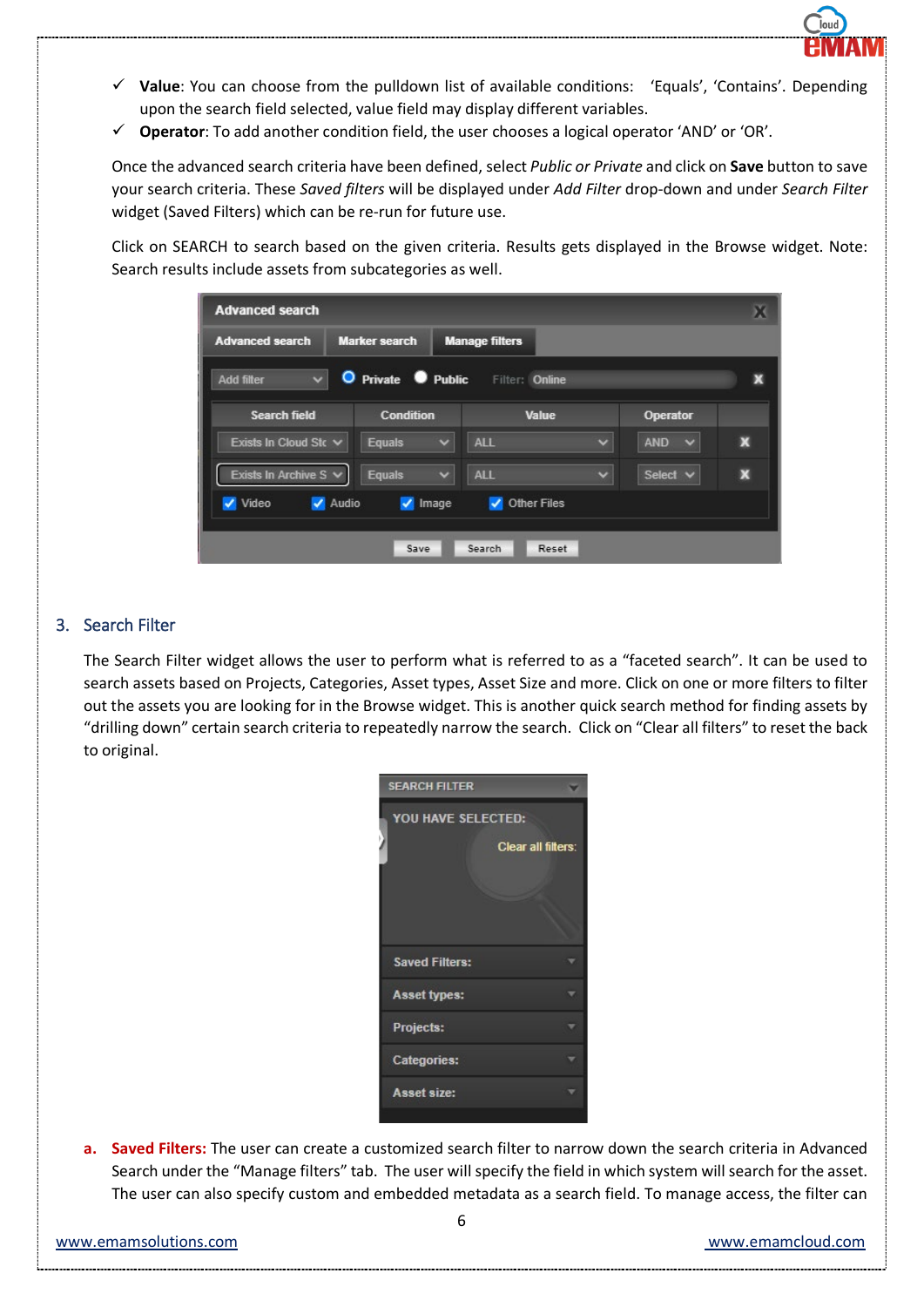

be made private or public. The filter is saved under "Saved Filters" in the Search widget. This is useful for frequent searches using the same criteria.

| <b>Advanced search</b><br>X                                                              |                                                          |       |                 |   |                                            | <b>Saved Filters:</b>               |
|------------------------------------------------------------------------------------------|----------------------------------------------------------|-------|-----------------|---|--------------------------------------------|-------------------------------------|
| <b>Advanced search</b><br><b>Marker search</b><br><b>Manage filters</b>                  |                                                          |       |                 |   |                                            | $\mathcal{C}$ First<br>,,,,,,,,,,,, |
| <b>O</b> Private <b>O</b> Public<br>Filter: Second<br>$\overline{\phantom{a}}$<br>Second |                                                          |       |                 |   | <b>C</b> Second<br><br>$\mathcal{C}$ Third |                                     |
| <b>Search field</b>                                                                      | <b>Condition</b>                                         | Value | <b>Operator</b> |   |                                            | $C$ Fourth                          |
| <b>Title</b>                                                                             | <b>Equals</b>                                            | emam  | Select <b>v</b> | x |                                            | $\ \ _{\infty}$ Fifth               |
| Video                                                                                    | <b>Z</b> Other Files<br><b>Z</b> Audio<br><b>Z</b> Image |       |                 |   |                                            |                                     |
| Reset<br>Save As<br>Save<br>Search                                                       |                                                          |       |                 |   | Per Page: 100 -                            | <b>Asset types:</b>                 |
|                                                                                          |                                                          |       |                 |   |                                            | <b>Projects:</b>                    |

Saved searches later on will perform the same search again with the latest results that match your search query. To re-run the saved search filter, click on the name of the specified filter, the assets matching the search field, value and the conditions are displayed.

Unit Users have option to modify the search results. Just click on icon corresponding to the saved filter. Search filter window appears to modify the search conditions. Then click on Save As button to save the search with a different name.

|                        |                                               |                                          | <b>SUBCLIPS</b>                                                                                | <b>METADATA</b>                                     |                 |                           |                  | <b>SEARCH FILTER</b>                                                 |  |
|------------------------|-----------------------------------------------|------------------------------------------|------------------------------------------------------------------------------------------------|-----------------------------------------------------|-----------------|---------------------------|------------------|----------------------------------------------------------------------|--|
|                        | G<br>Manage Metadata<br><u>հեւ</u>            |                                          | Embedded metadata<br>Info<br>Title:<br>Description:<br>Author:<br>Uploaded on:<br>Uploaded by: | <sub>11</sub><br>AjishEng<br>15-Nov-2018<br>Ajish P | español<br>Tags |                           |                  | <b>Clear all filters</b><br>YOU HAVE SELECTED:                       |  |
|                        | <b>Saved Filter: Anoop</b>                    |                                          | Metadata Set:                                                                                  | español                                             |                 | $\mathbf x$               | o.               | <b>Saved Filters:</b><br>C Anoop<br>C Exists in eMAM                 |  |
|                        | <b>Search field</b><br>$\blacktriangledown$   | <b>Condition</b><br>$\blacktriangledown$ | Value                                                                                          |                                                     | Operator        | $\boldsymbol{\mathsf{x}}$ |                  | C Archived assets                                                    |  |
| H <sub>B</sub><br>otio | Equals<br>Author<br>Audio<br>Video<br>Save As | <b>2</b> Image<br>Save                   | Ancop<br>Other Files<br>Search                                                                 | Reset                                               | Select <b>v</b> |                           | er Page: $250 -$ | C Cat & Proj<br>$\mathcal{C}$ sss<br>$C$ a11<br>C not exists in emam |  |
|                        | <b>TalaT</b><br>TaTaT                         |                                          | <b>Save Search Filter As</b><br>Search Filter Name:                                            | OK                                                  | Cancel          | $\mathbf{X}$              | $\omega$         | Filter with Datetime and Int                                         |  |

b. **Asset Types**: Filter assets based on the type of assets- videos, audios, images and other files. For example, by clicking on "Video Assets", the Search Filter widget will list only those project, categories and files sizes that contain video assets.



**c. Projects:** Filter asset based on projects by just by clicking on the project name. Assets under this project gets displayed in the Browse widget. You can also search for any particular project using search field.